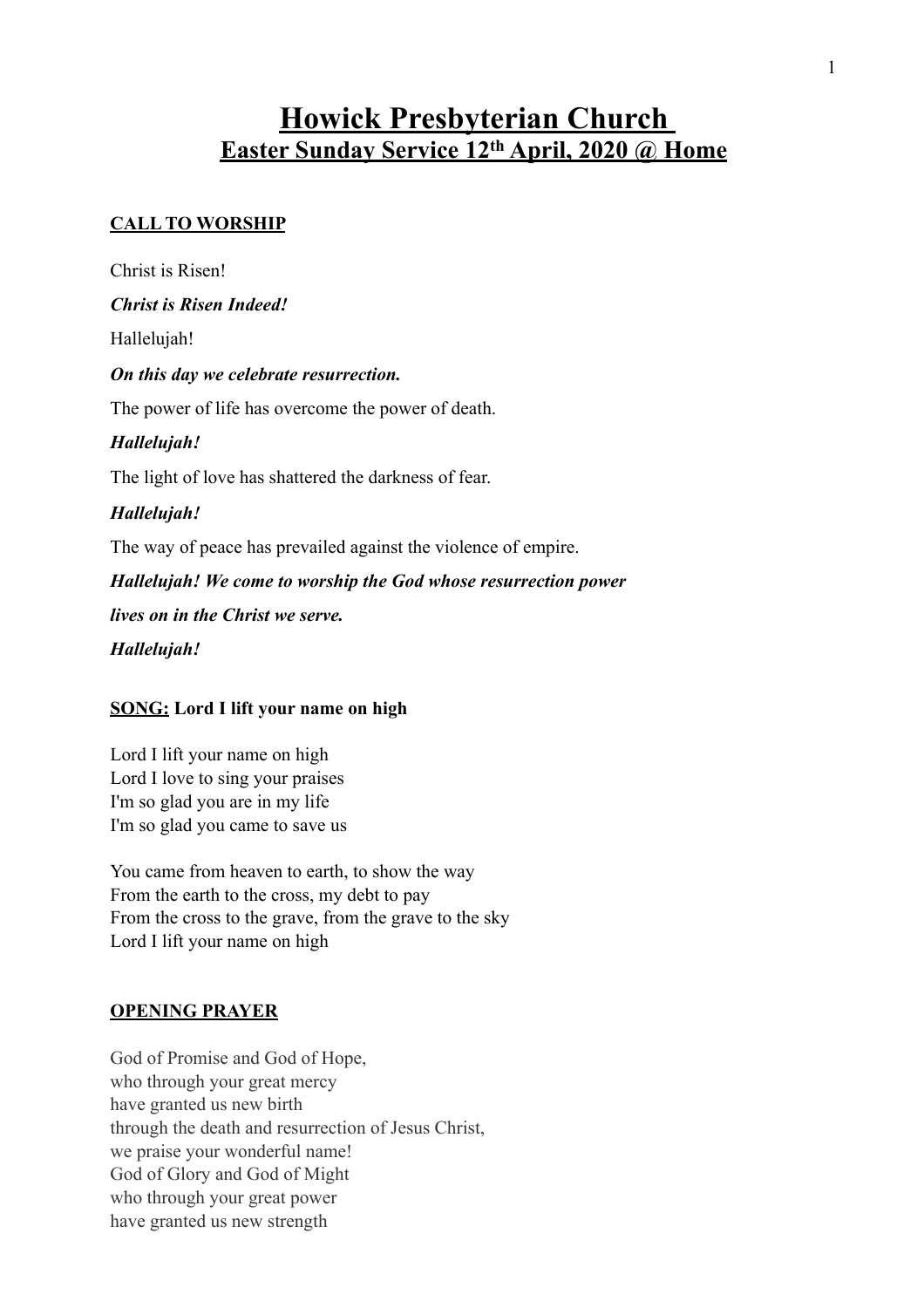to endure all things through faith in Christ our risen King, we praise your wonderful name!

*We repeat our Easter shouts of surprise and joy again and again, for news of your victory over powers of death and evil is news so startling so amazing so different from the news that bombards us day by day.*

Beyond our comprehension You startle us again and again with resurrection Life, bringing grace and hope and joy.

*You, in your risen power, are shaping all our days, and so we praise you, Father, Son, and Holy Spirit.*

*Amen.*

# **KIDS TIME AND BIRTHDAYS**

Hello to any boys and girls who are reading, listening to or watching this!

I hope you are having a special morning remembering how Jesus came back to life again! It is so cool eh!

Some of you might have had an Easter egg! I hope when you do that it reminds you of new life breaking out of a shell! And I hope you enjoy the chocolate too!

Ally is going to read us the story about this from the Jesus Story book bible.

Today we also celebrate everyone who had a birthday or anniversary this week. We give thanks to God for your life amongst us! You have made this world so much better for so many!

### **PRAYER**

#### *Dear God*

*Thank you for this very special day when we remember that Jesus came back to life. Thank you that it reminds us that even though life can be tough, you will always be greater than the toughest times.*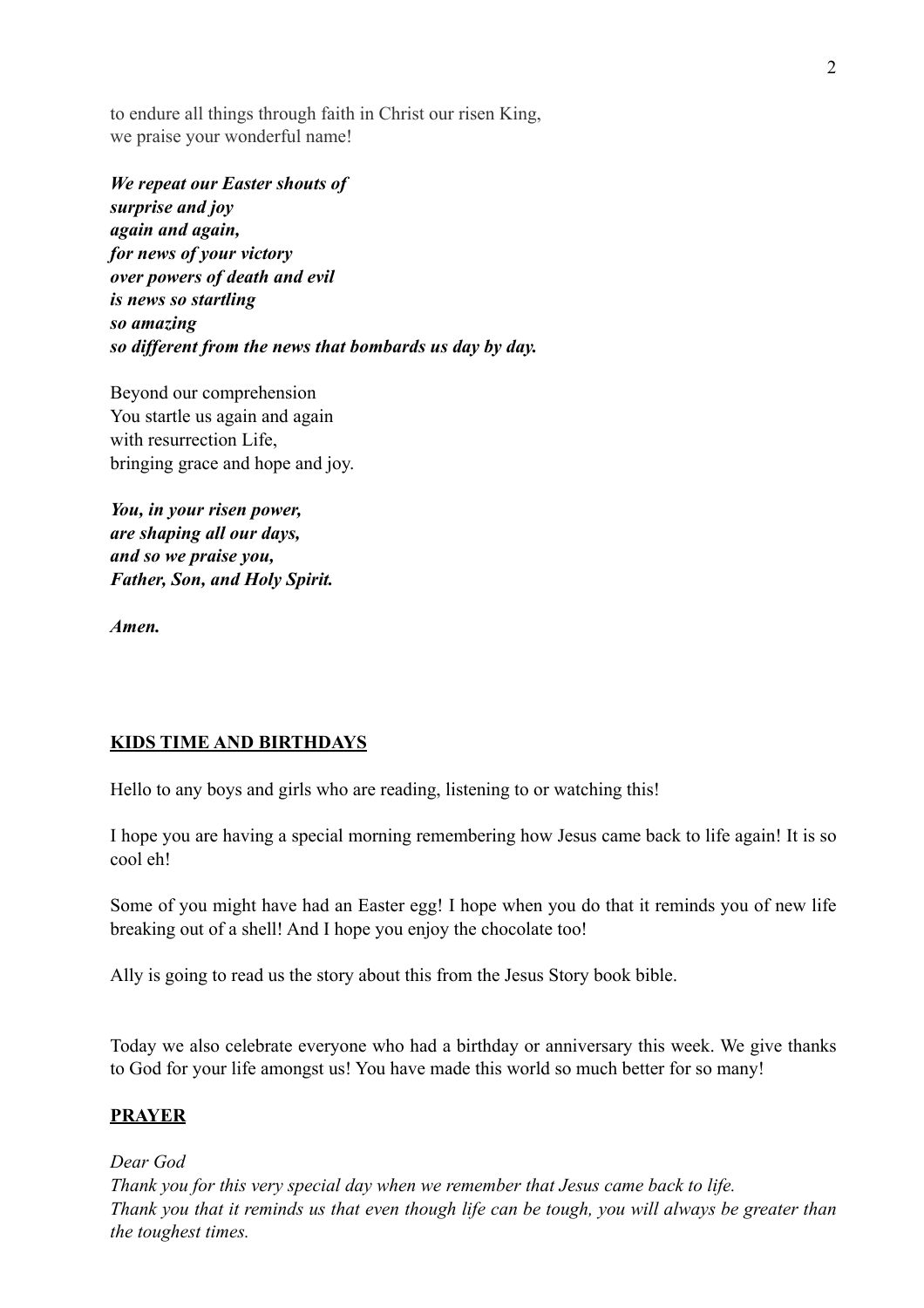*May each Easter egg remind us of new life and that you love us. Help us to love other people and do kind things. Thank you that you love us and that you are always with us. Amen.*

What do we say each week? **"God loves us and we are special!"**

## **SONG: In Christ Alone**

In Christ alone my hope is found He is my light, my strength, my song This Cornerstone, this solid ground Firm through the fiercest drought and storm What heights of love, what depths of peace When fears are stilled, when strivings cease My Comforter, my All in All Here in the love of Christ I stand

In Christ alone, who took on flesh Fullness of God in helpless babe This gift of love and righteousness Scorned by the ones He came to save 'Til on that cross as Jesus died The lamb of God was crucified For every sin on Him was laid Here in the death of Christ I live

There in the ground His body lay Light of the world by darkness slain Then bursting forth in glorious Day Up from the grave He rose again And as He stands in victory Sin's curse has lost its grip on me For I am His and He is mine Bought with the precious blood of Christ

No guilt in life, no fear in death This is the power of Christ in me From life's first cry to final breath Jesus commands my destiny No power of hell, no scheme of man Can ever pluck me from His hand Till He returns or calls me home Here in the power of Christ I'll stand

#### **READINGS**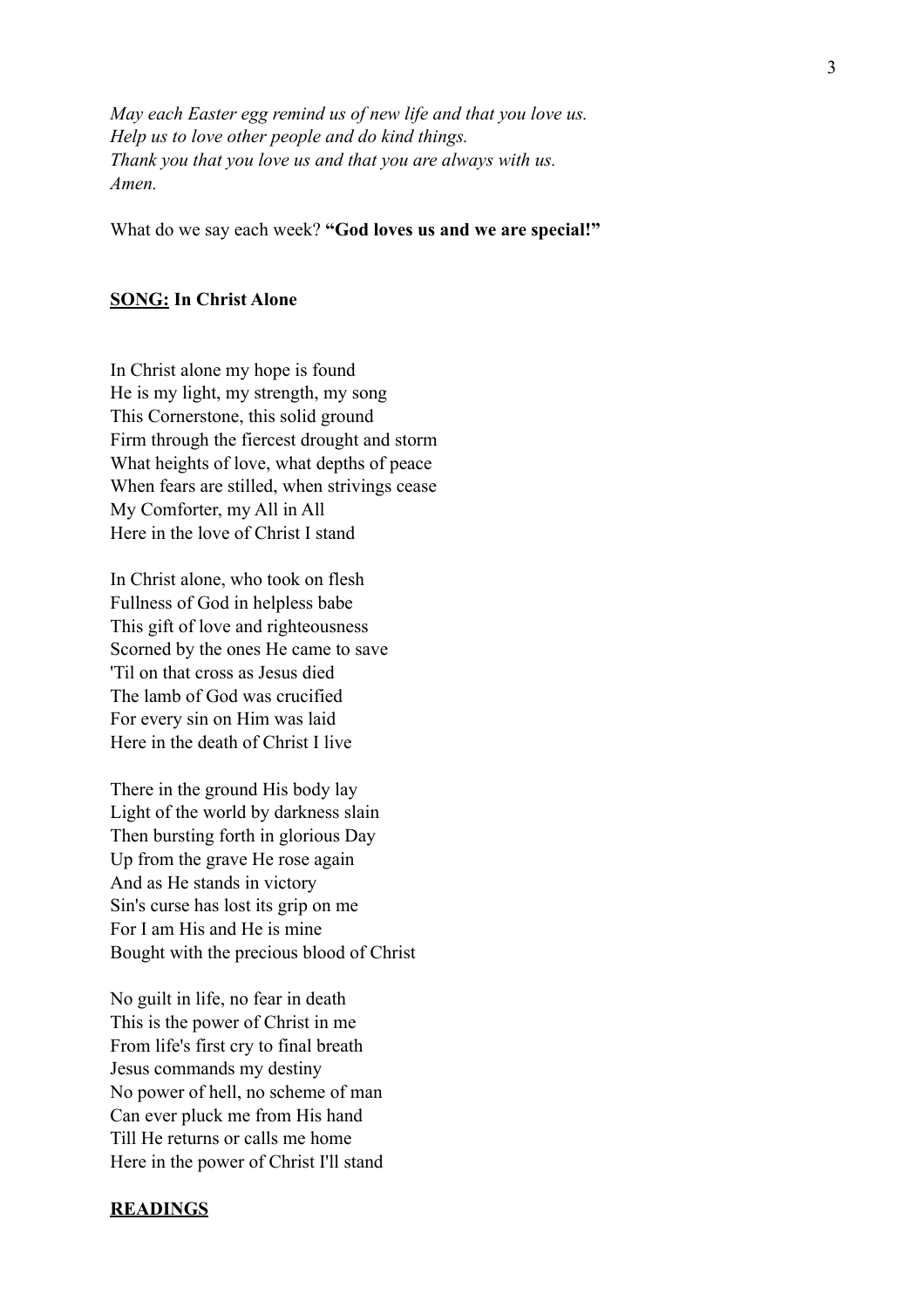#### John 20:1-18 (NIV)

*Early on the first day of the week, while it was still dark, Mary Magdalene went to the tomb and saw that the stone had been removed from the entrance. So she came running to Simon Peter and the other disciple, the one Jesus loved, and said, "They have taken the Lord out of the tomb, and we don't know where they have put him!"*

*So Peter and the other disciple started for the tomb. Both were running, but the other disciple outran Peter and reached the tomb first. He bent over and looked in at the strips of linen lying there but did not go in. Then Simon Peter came along behind him and went straight into the tomb. He saw the strips of linen lying there, as well as the cloth that had been wrapped around Jesus' head. The cloth was still lying in its place, separate from the linen. Finally the other disciple, who had reached the tomb first, also went inside. He saw and believed. (They still did not understand from Scripture that Jesus had to rise from the dead.) Then the disciples went back to where they were staying.*

*Now Mary stood outside the tomb crying. As she wept, she bent over to look into the tomb and saw two angels in white, seated where Jesus' body had been, one at the head and the other at the foot.*

*They asked her, "Woman, why are you crying?"*

*"They have taken my Lord away," she said, "and I don't know where they have put him." At this, she turned around and saw Jesus standing there, but she did not realize that it was Jesus.*

*He asked her, "Woman, why are you crying? Who is it you are looking for?"*

*Thinking he was the gardener, she said, "Sir, if you have carried him away, tell me where you have put him, and I will get him."*

*Jesus said to her, "Mary."*

*She turned toward him and cried out in Aramaic, "Rabboni!" (which means "Teacher").*

*Jesus said, "Do not hold on to me, for I have not yet ascended to the Father. Go instead to my brothers and tell them, 'I am ascending to my Father and your Father, to my God and your God.'"*

*Mary Magdalene went to the disciples with the news: "I have seen the Lord!" And she told them that he had said these things to her.*

#### **Revelation 21:1-5**

*Then I saw "a new heaven and a new earth," for the first heaven and the first earth had passed away, and there was no longer any sea. <sup>2</sup>I saw the Holy City, the new Jerusalem, coming down out of heaven from God, prepared as a bride beautifully dressed for her husband. 3 And I heard a*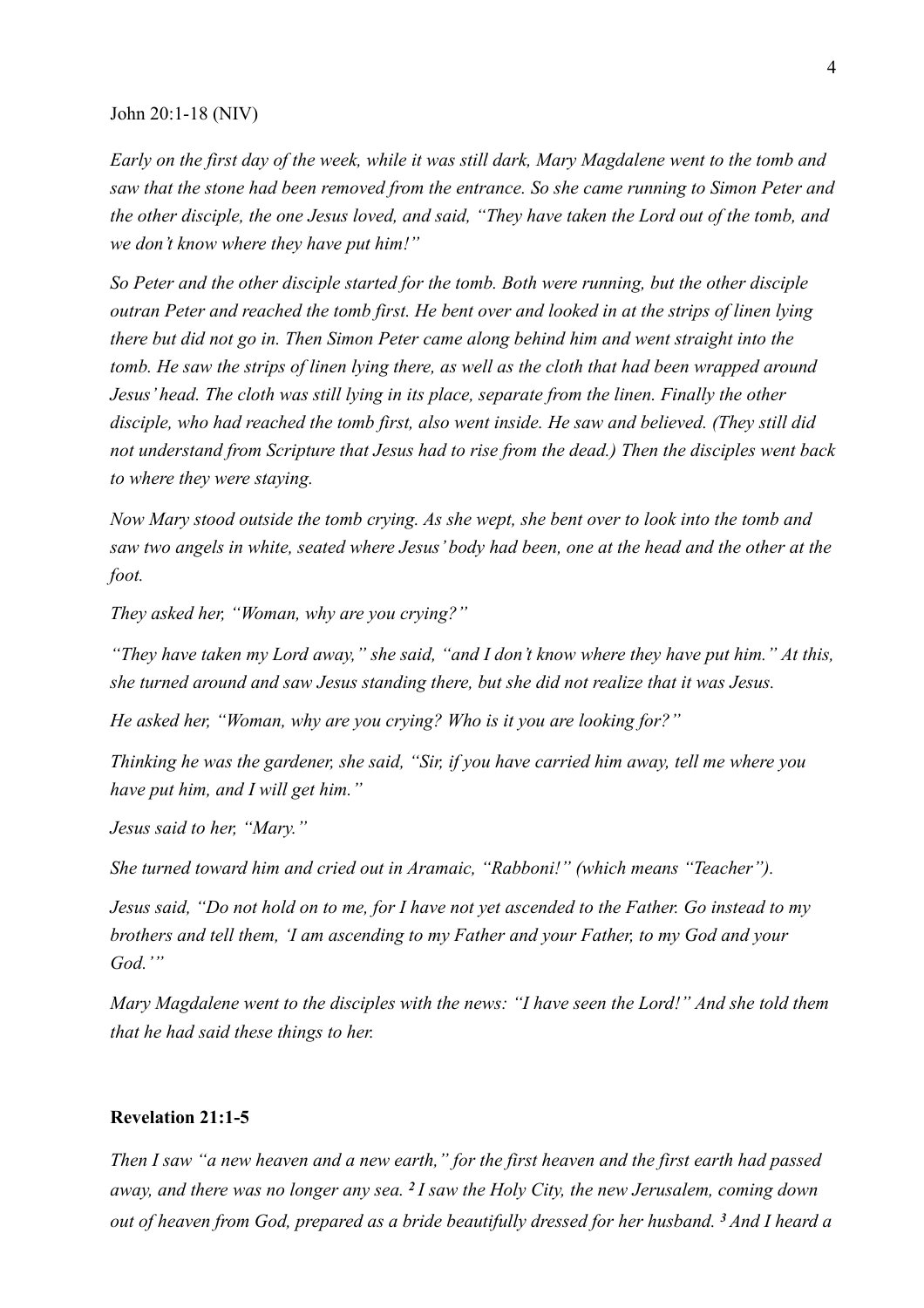*loud voice from the throne saying, "Look! God's dwelling place is now among the people, and he will dwell with them. They will be his people, and God himself will be with them and be their God. <sup>4</sup>'He will wipe every tear from their eyes. There will be no more death' or mourning or crying or pain, for the old order of things has passed away."*

*<sup>5</sup>He who was seated on the throne said, "I am making everything new!"*

# **SERMON – "It started in a Garden"**

It began in a garden.

In the first book of the bible, Genesis, God creates the universe, the earth, and human beings. Made in his image, to be in relationship with him; to be caretakers of the earth.

God places them in a garden paradise called Eden.

However, these first people choose to live outside of how God made them to live, and they lose their place in the garden. Death enters the picture and paradise is lost.

Evil, decay, disease, death enter the human story. A perfect world becomes fractured.

At first it seems as if all is lost. However, God is on the move. God has a plan to restore it all again.

The human story will be a long one, but at the heart of it something else will be going on. God will be at work in the world to make it one day perfect.

# **Abraham.**

As part of this plan, God chooses a man named Abraham, and through him and his people God will shine a light for all the world to see him. Through them all people will be blessed.

Early on, God asks what we would call a strange an awful request of Abraham. To sacrifice his son Isaac as an offering. God pulls the plug at the last moment, affirming Abraham's willingness, and also making it clear that he is unlike other gods and their requests. Another sacrifice is made instead.

And so begins the movement of this people. Who will walk through good and difficult times.

At one time in their history, they find themselves in Egypt as honoured guests, but as the years roll on and their number grew, they eventually would become slaves in Egypt.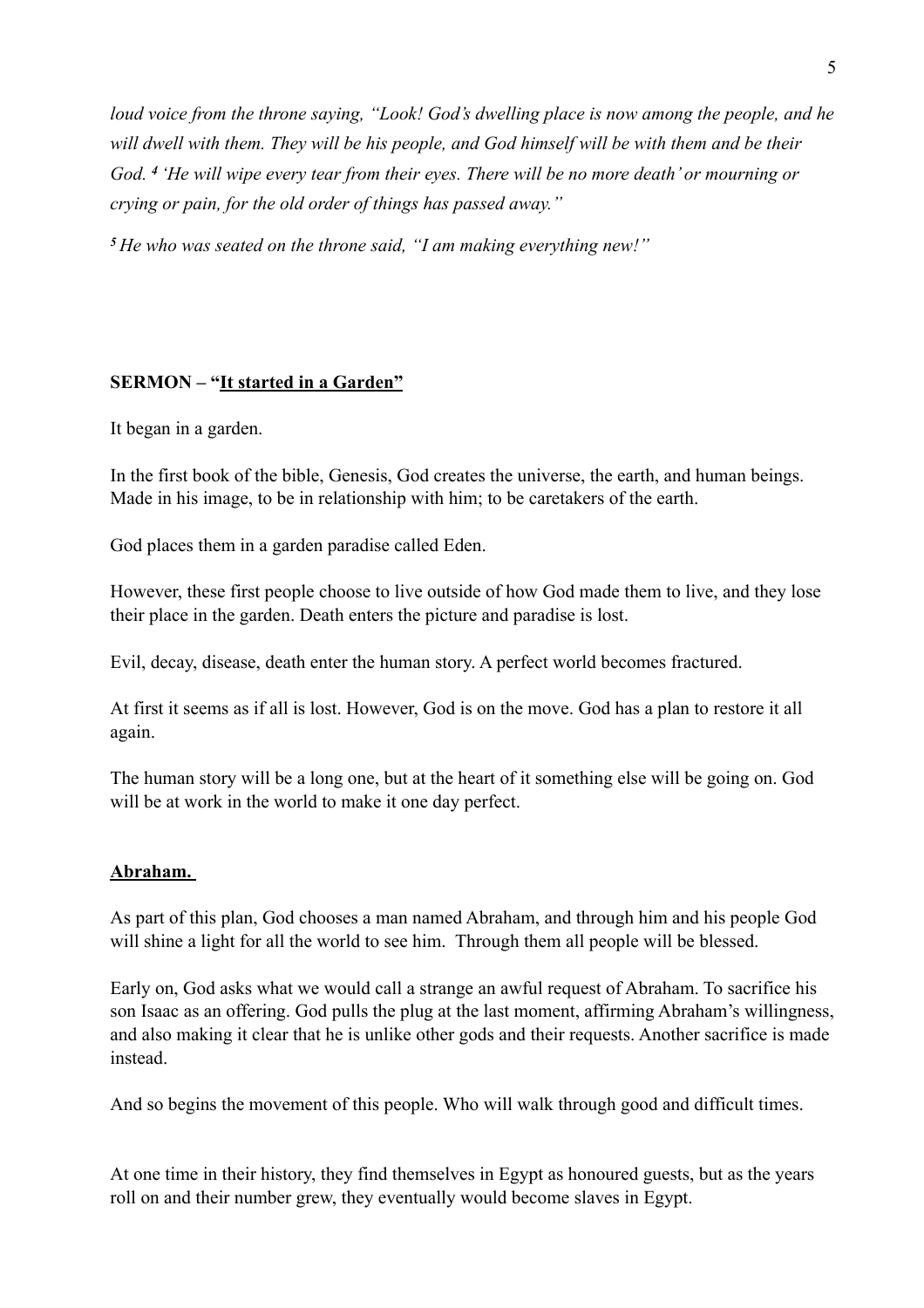God hears their cry for deliverance, and through a man named Moses, God delivers them from Egypt in the great Exodus. This deliverance of God from the bondage of slavery would become a key part of their story; one that they would remember every year at a festival called Passover.

They would go on to find their identity in an encounter with God at a mountain called Sinai. They would walk through the desert for many years, they would go on to find prosperity as a nation, and struggle as a nation, eventually spending time in exile. They would be faithful to God, and unfaithful as well. And so the pattern of the Garden of Eden continued.

But a hope always remained that God would continue his work of renewal in the world.

The prophets of this people spoke of a suffering servant, a firstborn child among God's firstborn nation Israel, who would take upon himself the burden not only of Israel's exile, but the exile of all humanity.

And at a time in their story where they were living under Roman oppression, God made his master move.

# **God becomes a human**

He took on human form, and lived with us.

This is who Jesus Christ is. God in human form – fully God and fully human.

This is what we celebrated 4 months ago at Christmas time.

That in the midst of oppressive Roman Rule, and overbearing religious leadership, God plonks himself right in the middle of it.

Being God, he could have been born in a palace, to royal earthly parents.

Instead he does pretty much the opposite.

He chooses a poor young couple, about to be married.

He's born in a small town called Bethlehem, surrounded by lower class workers, and pagans from far away lands. It's all a bit strange really. God becomes a vulnerable baby, and places himself among persecuted people from the middle east.

And yet, he grows up and tells this persecuted people that there is a greater force at work in the world.

A force greater than the Kingdom of Rome, and greater than the practice of religion led by the religious leaders – A force called the Kingdom of God – where God's way of life is lived on earth as it was always meant to be.

And in this kingdom, the blind can see, and the paralysed can walk, and sinners will be forgiven, and outcasts are welcome, and even creation itself is no longer set against people.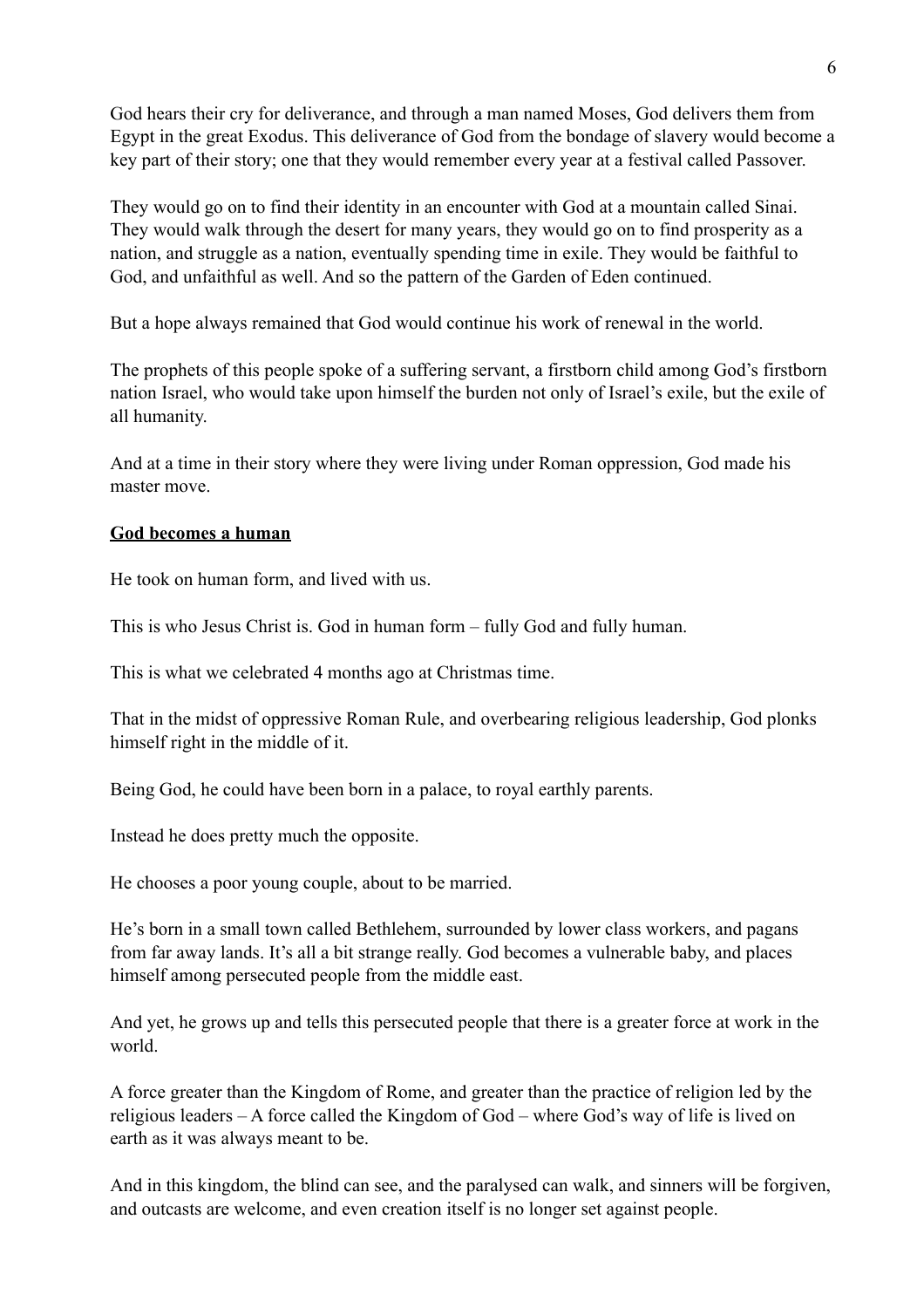This is how Jesus lived. Through his teaching, and his miracles – he said God's Kingdom – God's way of doing things is happening here and now, and one day it will come in all its fullness and there will be no more evil, disease, decay or death. This was God's great plan of restoring the world again.

# **Yet, the religious leaders hated him for this message. They hated that he challenged their religious control – that he challenged them to stop making religion so oppressive!**

Two days ago we remembered how corrupt religious leaders colluded with corrupt political powers to destroy this man.

And so, at the same time that Abrahams people were celebrating Passover, remembering their Exodus from Egypt, the final scene of Jesus work on earth unfolds.

Jesus took the ritual remembrance of that night and turned it to himself.

He's knows he's about to be arrested, put on trial, and then hung on a cross to die. He knows where this is headed.

For Jesus, his coming death is about a new Exodus. Betrayed by a friend, a victim of injustice and cruelty at the hands of religion in collusion with empire, God's Son chooses the path of a lamb.

In the first exodus, a lamb's blood was placed on the doorposts of the house for the salvation of the Israelites who lived there. In the new exodus, Jesus' blood is about something bigger.

The apostle Paul describes Jesus as 'the firstborn,' but not the firstborn of a single household. Not the representative of a people suffering in Egypt. Paul describes Jesus as "the firstborn over all creation.'

The blood of this lamb is about something far bigger. Jesus is the representative of the entire human family. His blood covers the entire created order. Jesus is saving everyone and everything.

Jesus is leading all of creation out of the Egypt of violence, sin and death. All that was lost back at the garden is being redeemed in the act of this firstborn son.

This is what Jesus death was about.

So the Romans and religious leaders savagely destroyed him, and thought they had won.

He was buried in a tomb in a garden near where he had been executed.

"That's it", they said. The movement is over. His disciples have disbanded. No more Jesus movement.

But it's not over! And that's where we find ourselves today.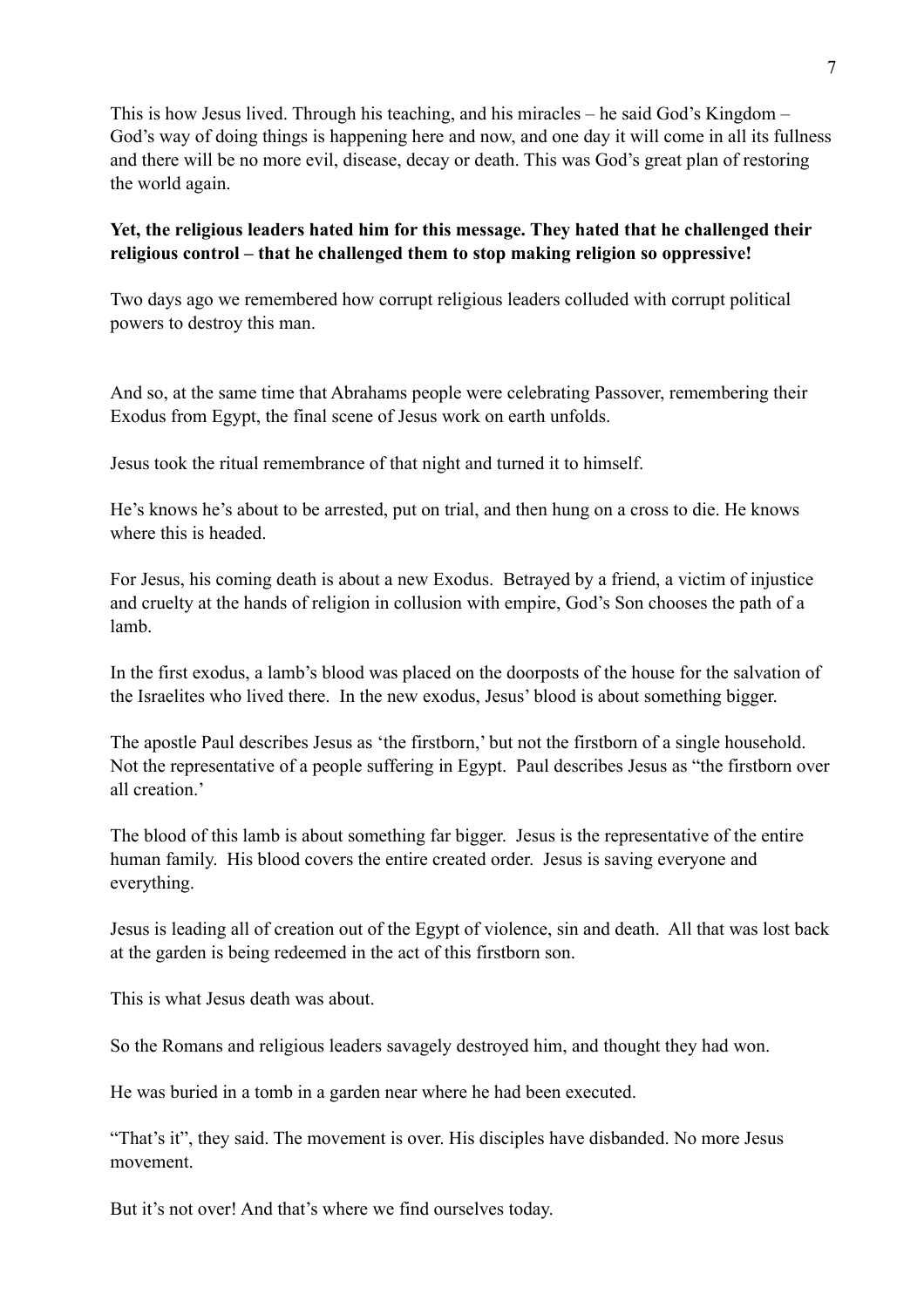#### **At the Garden Tomb**

Today we read John's account of the empty tomb.

He tells us that Mary saw Jesus after his resurrection but did not realize it was him.

Jesus asked her, "Woman, why are you crying? Who is it you are looking for?"

"Thinking he was the gardener, she said…'

Take note of that line "thinking he was the gardener". Biblical scholars believe it has special significance.

Jewish writers like John did things like the all the time in their writings. They record what seem to be random details, yet in these details we find all sorts of multiple layers of meaning.

There are even methods to help decipher all the hidden meaning in a text.

One is called the principle of first mention. Whenever you come across a significant word in a passage, find out where this word first appears in the Bible.

John does this in his gospel. The first mention of the word love is in 3:16 – "For God so loved the world that he gave his one and only Son'.

We then discover that love is first mentioned in Genesis 22 when God Tells Abraham to take "your son, our only son, Isaac, whom you love' and offer him as a sacrifice.

John is doing something intentional in his gospel: He wants his readers to see a connection between Abraham and his son, and God and God's son. John's readers who knew the Torah would have seen the parallels right away.

Back to the empty tomb and Mary's inability to recognize Jesus. She mistakes him for a gardener. Where is the first mention of a garden in the Bible?

Genesis 2, the story of God placing the first people in a …garden. And what happens to this garden and these people? They choose to live outside of how God made them to live, and they lose their place in the garden. Death enters the picture and paradise is lost.

John tells us that Jesus is buried in a garden tomb. And Jesus is mistaken for a gardener. Something else is going on here.

Could it be that there is a connection between the curse of the Garden of Eden, and Jesus rising from the dead, defeating the curse…. in a garden.

There is a new Adam on the scene, and he is reversing the curse of death by conquering it. As one writer put it, "it was impossible for death to keep its hold on him. And he's doing it in a garden. He's reclaiming creation. He's entering into it and restoring it and renewing God's plans for the world.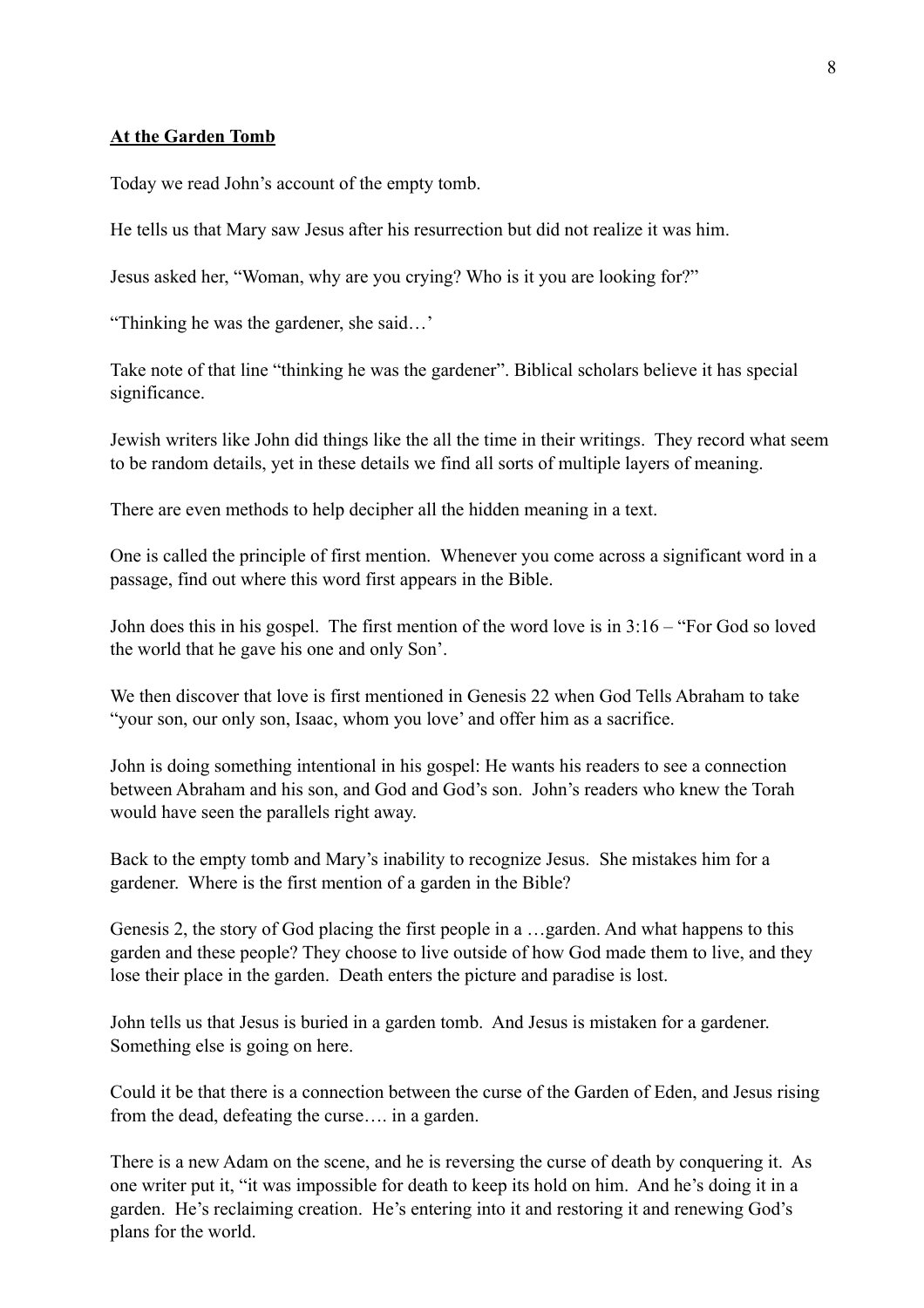Jesus is God's way of refusing to give up on his dream for the world.

And so Mary recognizes the risen Jesus she has encountered. Soon the other disciples will too.

And they will never be the same.

### **The promise of return, and the completion of the mission.**

The Risen Jesus would eventually return to heaven, but he said that he would return one day, and complete the work of restoration of the world.

And so we read at the end of the bible

**Rev 21:1-5** Then I saw "a new heaven and a new earth," for the first heaven and the first earth had passed away, and there was no longer any sea. **<sup>2</sup>**I saw the Holy City, the new Jerusalem, coming down out of heaven from God, prepared as a bride beautifully dressed for her husband. **<sup>3</sup>**And I heard a loud voice from the throne saying, "Look! God's dwelling place is now among the people, and he will dwell with them. They will be his people, and God himself will be with them and be their God. <sup>4</sup> 'He will wipe every tear from their eyes. There will be no more death' or mourning or crying or pain, for the old order of things has passed away."

**<sup>5</sup>**He who was seated on the throne said, "I am making everything new!"

### **This is where it is all headed.**

And so, there are movement of us in the world today, who dare to believe that there is something at work in the universe.

A force that is greater the evil, pain, and suffering we see on the news today, or we read about from times such as the Roman rule.

The force we believe is the life of God.

The God who came to live on earth as Jesus.

The God who corrupt roman and religious rule tried to destroy, but couldn't.

I believe the tomb was empty.

I believe that history is headed somewhere, and I have put my trust in this crazy idea that love is the greatest force in the world, and that one day this love will conquer all.

May the hope, peace and life of the resurrected Christ be with you all!

Amen.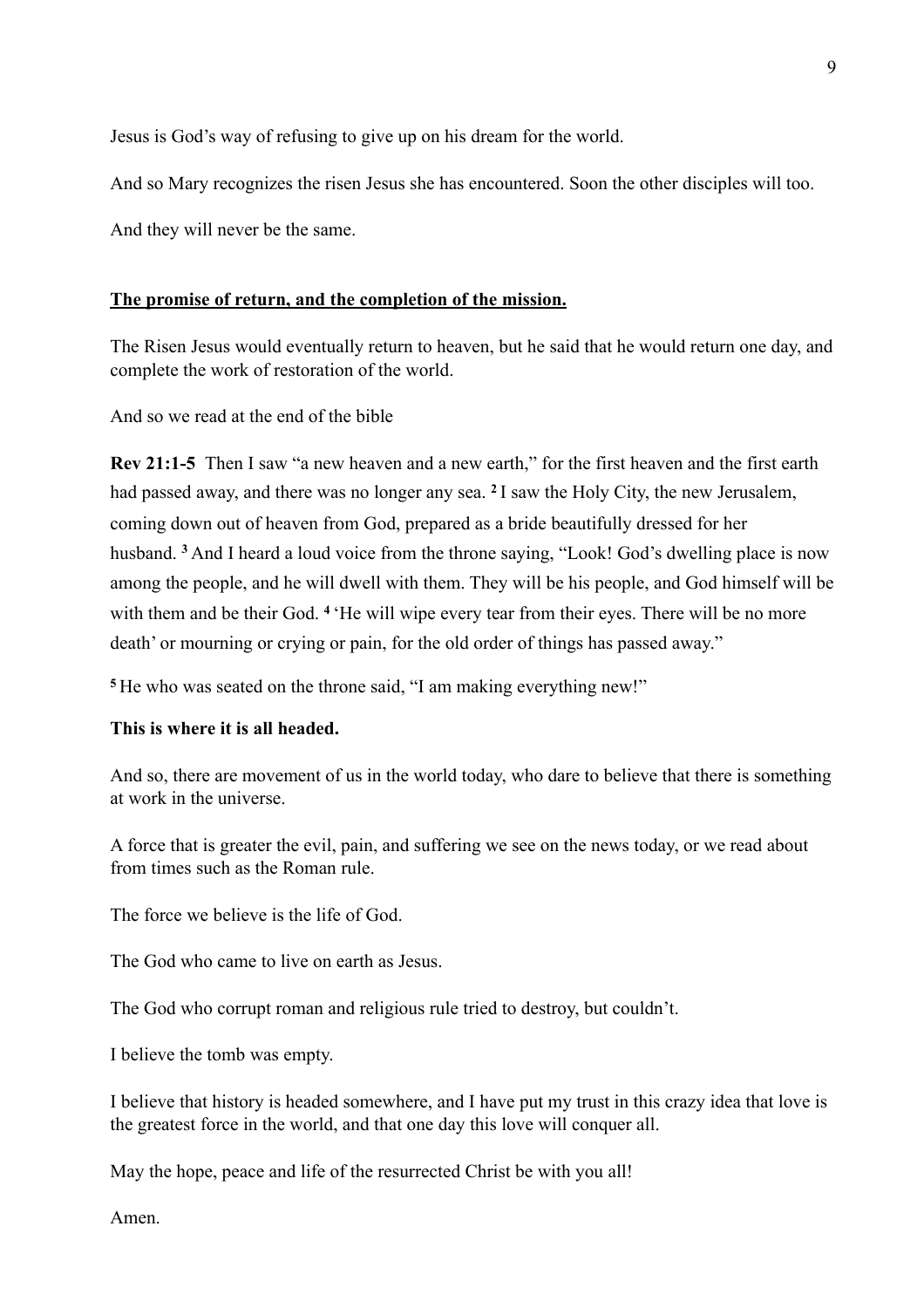#### **PRAYERS OF INTERCESSION**

We now take time to pray for our world, our country, our local community and our homes.

God on this Holy Resurrection Sunday

We pray that the hope of your resurrection power would be known to those who suffering around the world and in our communities at this time.

We remember those who are ill with the Coronavirus, or other sicknesses.

Those who are afraid.

Those who are living in desperate situations.

Victims of abuse and injustice.

The poor, the homeless, the forgotten.

Our friends and family, who we name now silently in our hearts or out loud.

May hope, strength and courage be known to them

May loving action assist them.

And may we be ready to offer practical out workings of love and support.

Thank you for all those who are serving this world of need.

Strengthen, encourage and sustain them also we pray

In the name of Jesus who taught us to pray together:

**Our Father, who art in heaven, Hallowed be thy Name. Thy Kingdom come. Thy will be done in earth, As it is in heaven. Give us this day our daily bread. And forgive us our trespasses, As we forgive those who trespass against us. And lead us not into temptation, But deliver us from evil. For thine is the kingdom, The power, and the glory, For ever and ever. Amen.**